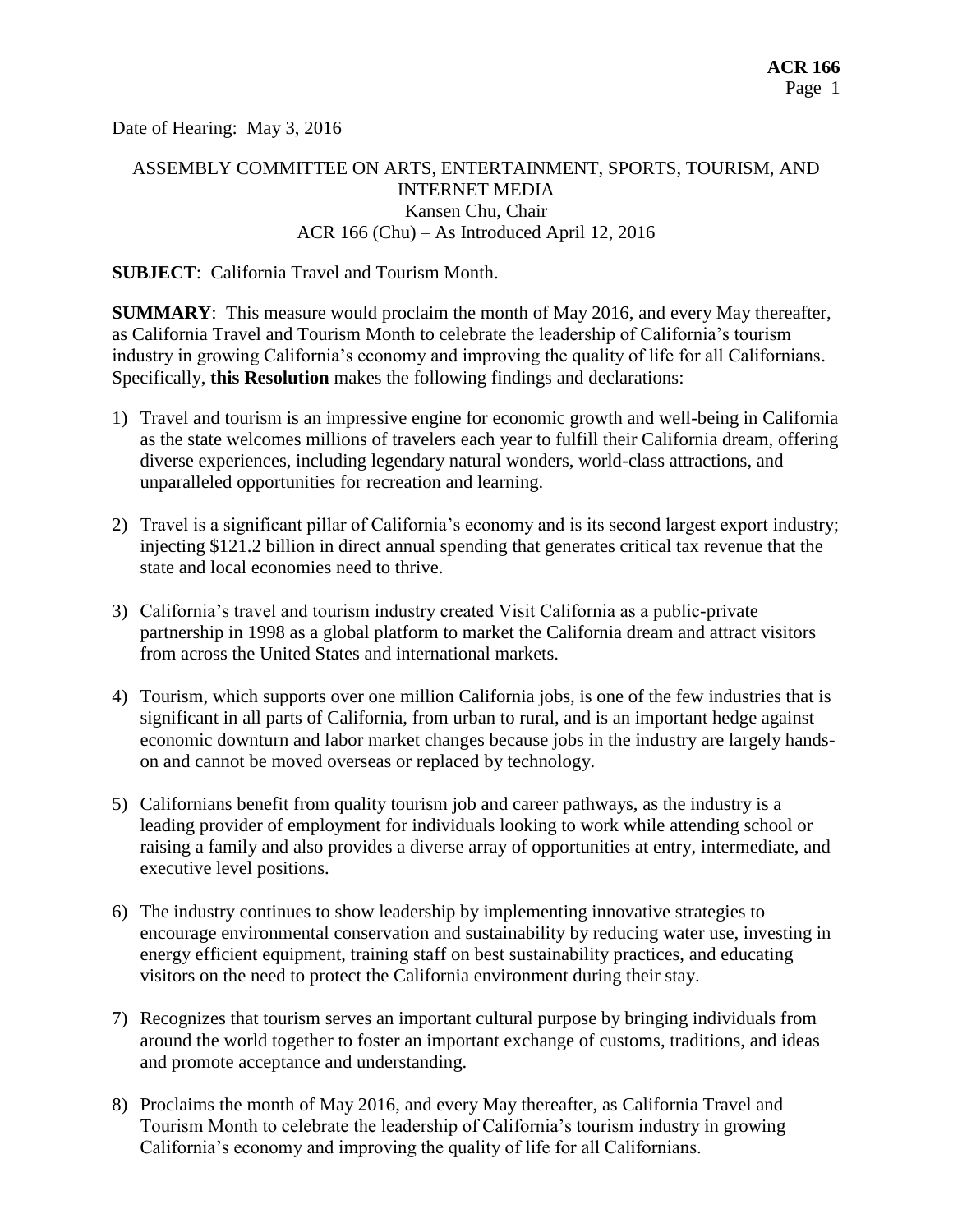**FISCAL EFFECT**: None. The Legislative Counsel has keyed this Resolution non-fiscal.

### **COMMENTS**:

*Author's statement and support.* According to the author, "The multi-billion dollar travel industry in California is a vital part of the state and local economies. The industry is represented primarily by retail and service firms, including lodging establishments, restaurants, retail stores, gasoline service stations, and other types of businesses that sell their products and services to travelers. The money that visitors spend on various goods and services while in California produces business receipts at these firms, which in turn employ California residents and pay their wages and salaries. State and local government units benefit from travel as well. The state government collects taxes on the gross receipts of businesses operating in the state, as well as sales and use taxes levied on the sale of goods and services to travelers. Local governments also collect sales and use taxes generated from traveler purchases."

This resolution is sponsored by Visit California, which provides the following information on their webpage (visitcalifornia.com), "Visit California (also known as the California Travel & Tourism Commission) is a non-profit organization with a mission to develop and maintain marketing programs – in partnership with the state's travel industry – that keep California top-ofmind as a premier travel destination. According to a recent Visit California study, travel and tourism expenditures totaled \$121.2 billion in 2015 in California, supporting jobs for 1,058,000 Californians and generating \$9.7 billion in state and local tax revenues...

"California is a place like no other, a land of abundance and opportunity—where residents and visitors alike can experience life to the fullest. This is what distinguishes California from other destinations…The best and the brightest industry leaders provided invaluable assistance in creating a marketing plan that will fortify the California brand and capitalize on emerging opportunities. California's travel and tourism industry is operating in a new landscape—driven by sustained economic challenges, evolving demographics, emerging technology and shifts in consumer travel patterns. We see this as an opportunity to strategically market California in a way that is responsive, creative and forward-thinking. The 2011–2016 Strategic Marketing Plan is our roadmap for getting there.

"With the time and creativity invested by the Commission's Strategic Planning Task Force in this plan, California's travel and tourism industry is well positioned to ensure that the Golden State remains the premier travel destination—generating revenues that will continue to contribute to the vitality of California."

*Background: Visit California.* The Tourism Act grew out of efforts to reverse a multi-year decline in California's tourism industry. During the 1970s, Governor Brown closed the Office of Tourism and withdrew funding from many tourism promotion efforts. During Governor Deukmejian's tenure, the Office of Tourism was reactivated. In February 1993, Governor Wilson created the Governor's Task Force on Tourism Funding (Executive Order W-41-93) for the purpose of "investigating various tourism funding methods and making policy recommendations regarding a new, "non-tax" method of providing stable financing for statewide tourism promotion." The Task Force, which was composed of representatives from various California businesses, developed the concept that was ultimately enacted by SB 256 (Johnston, Chapter 871, Statutes of 1995) as the California Tourism Marketing Act.